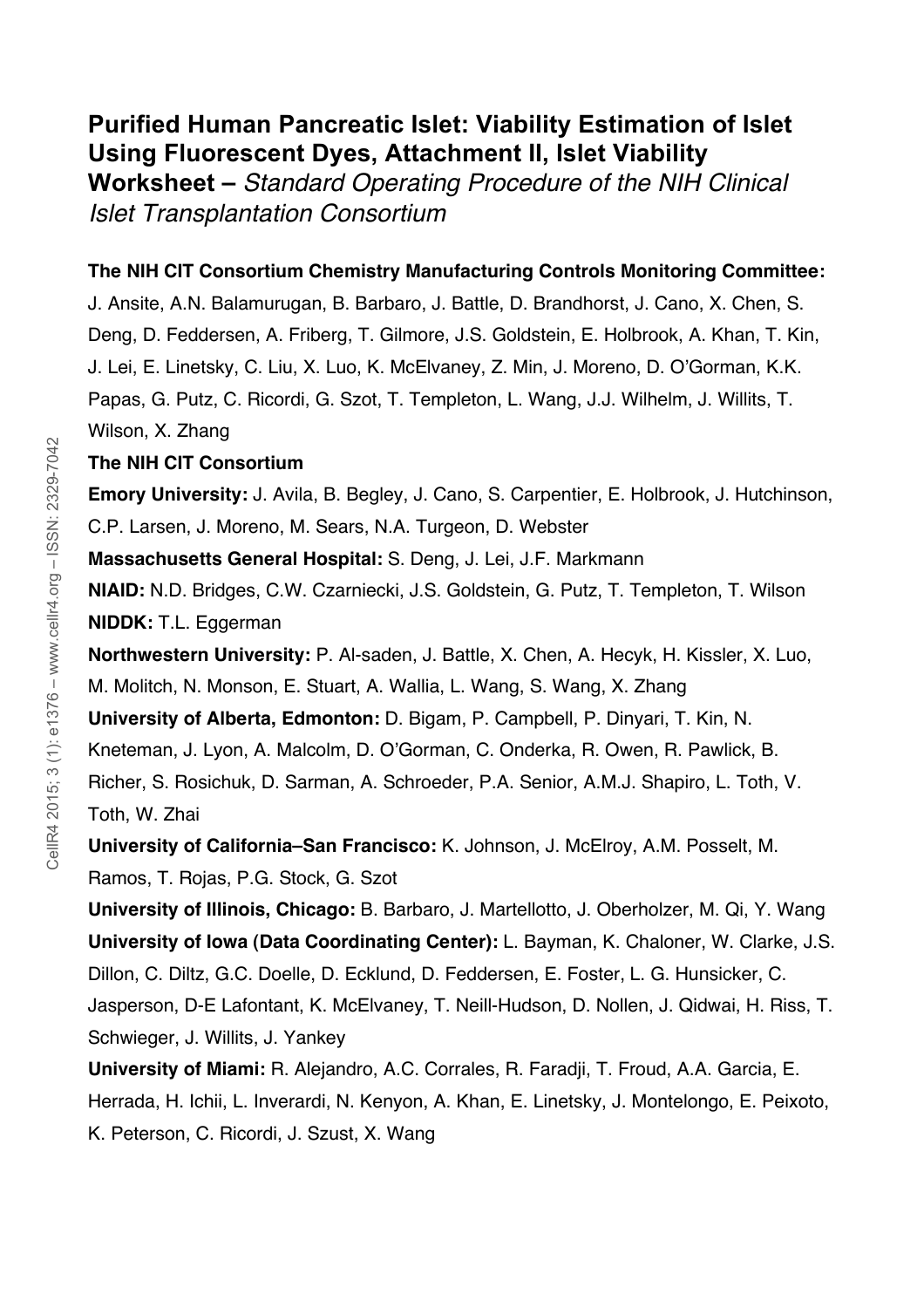**University of Minnesota:** M.H. Abdulla, J. Ansite, A.N. Balamurugan, M.D. Bellin, M. Brandenburg, T. Gilmore, J. V. Harmon, B.J. Hering, R. Kandaswamy, G. Loganathan, K. Mueller, K.K. Papas, J. Pedersen, J.J. Wilhelm, J. Witson **University of Pennsylvania:** C. Dalton-Bakes, H. Fu, M. Kamoun, J. Kearns, Y. Li, C. Liu, E. Luning-Prak, Y. Luo, E. Markmann, Z. Min, A. Naji, M. Palanjian, M. Rickels, R. Shlansky-Goldberg, K. Vivek, A.S. Ziaie **University of Wisconsin:** L. Fernandez, D.B. Kaufman, L. Zitur **Uppsala University:** D. Brandhorst, A. Friberg, O. Korsgren

*Supported by grants from the National Institute of Allergy and Infectious Diseases and the National Institute for Diabetes and Digestive and Kidney Diseases.*

- At Emory University, U01AI089317.
- At Northwestern University, U01AI089316.
- At the University of Alberta, Edmonton: U01AI065191.
- At the University of California, San Francisco, U01DK085531.
- At the University of Illinois, Chicago, 5U01DK070431-10.
- At the University of Iowa, U01DK070431.
- At the University of Miami, U01DK070460.
- At the University of Minnesota, U01AI065193.
- At the University of Pennsylvania, U01DK070430.
- At Uppsala University, U01AI065192.

*In addition, the study was supported by the following GCRC and CTSA awards:*

- At Emory University: UL1TR000454.
- At Northwestern University: 5UL1RR025741 and 8UL1TR000150.
- At the University of California, San Francisco, UL1TR000004.
- At the University of Illinois, Chicago, UL1TR000050.
- At the University of Miami: 1UL1TR000460.
- At the University of Minnesota: 5M01-RR000400 and UL1TR000114.
- At the University of Pennsylvania: UL1TR000003.

Address correspondence to: Camillo Ricordi MD, Chairman, CIT Steering Committee, ricordi@miami.edu

# **To cite this article**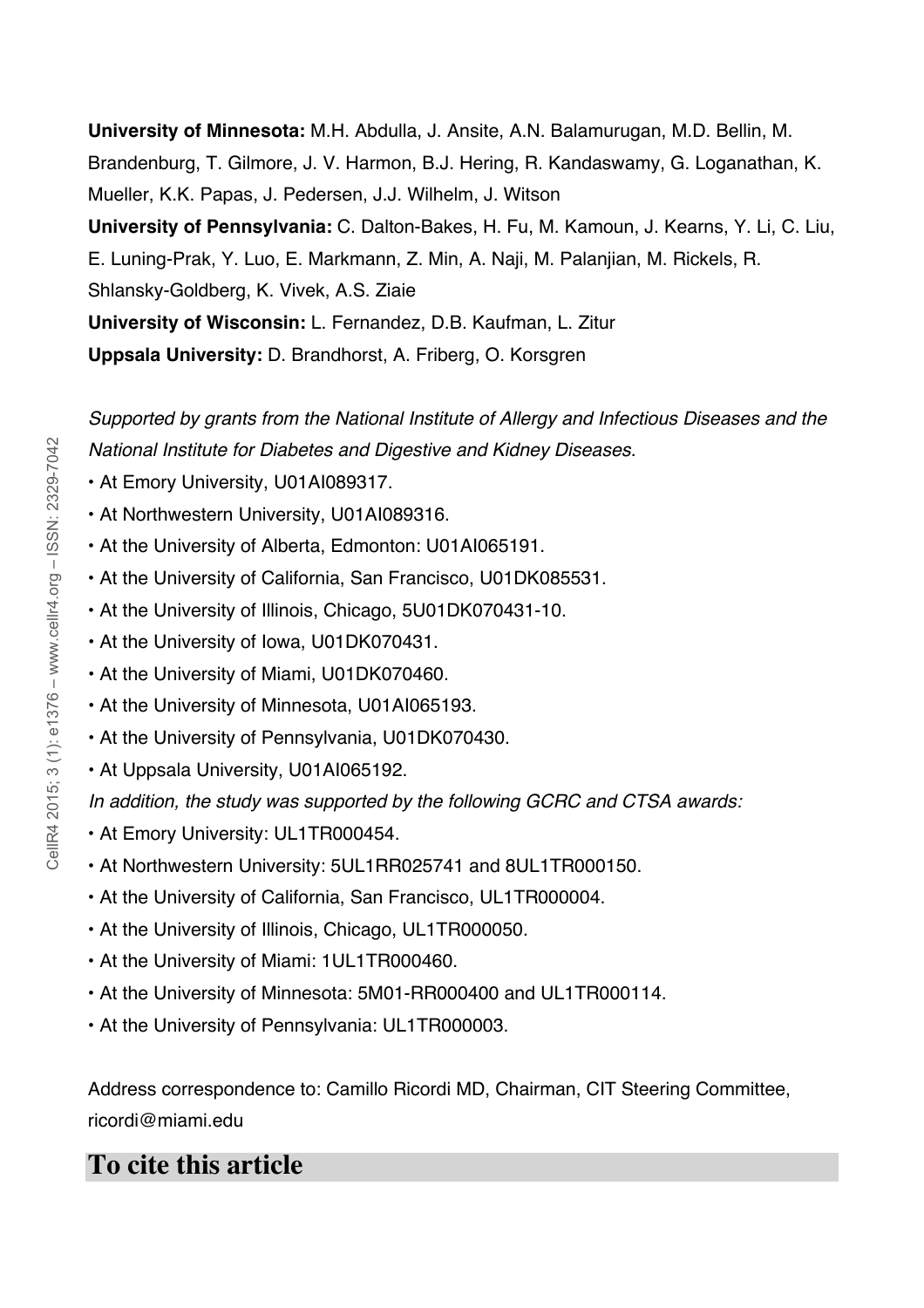*Purified Human Pancreatic Islet – Viability Estimation of Islet Using Fluorescent Dyes, Attachment II, Islet Viability Worksheet – Standard Operating Procedure of the NIH Clinical Islet Transplantation Consortium*

CellR4 2015; 3 (1): e1376